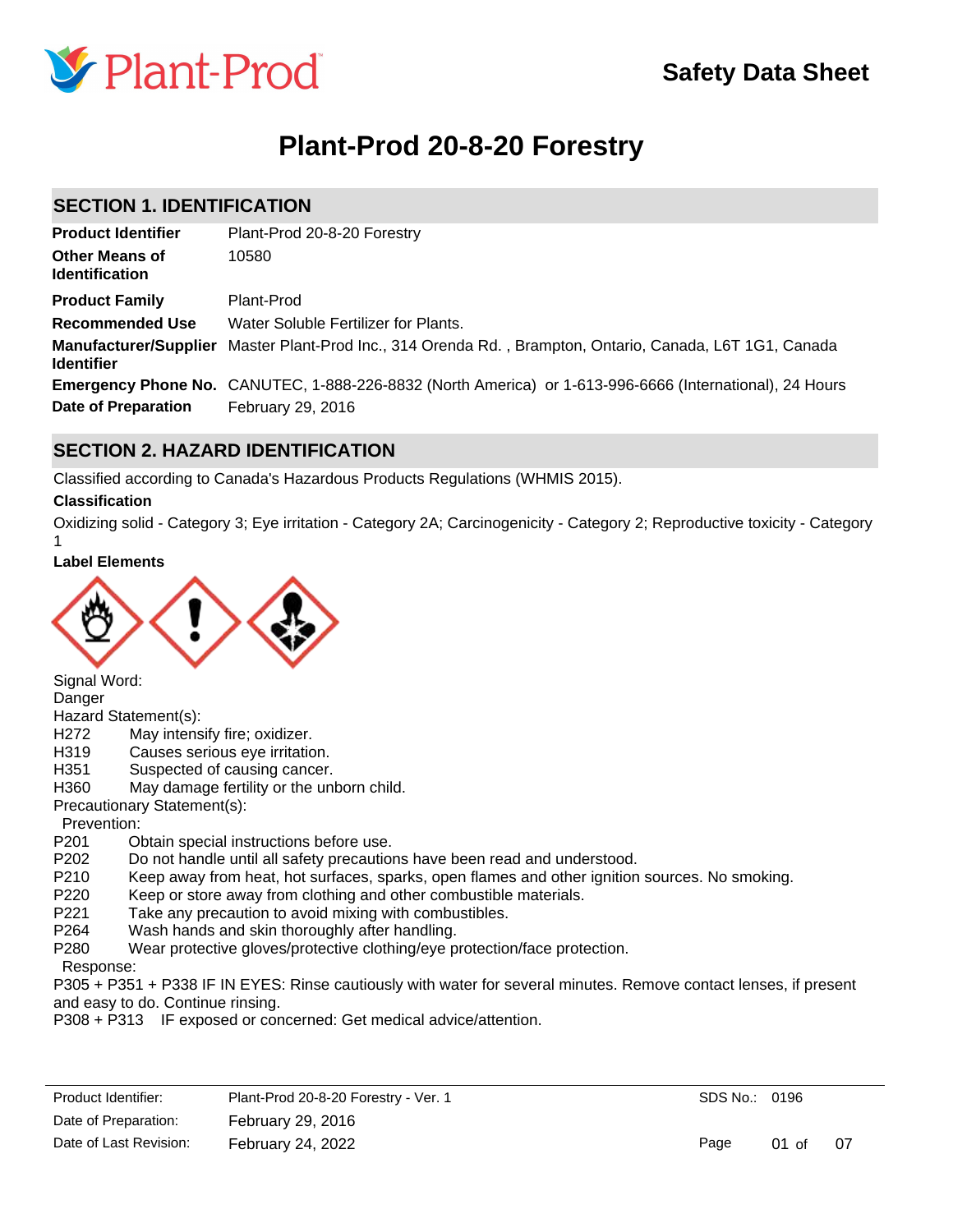P337 + P313 If eye irritation persists: Get medical advice/attention.

P370 + P378 In case of fire: Use water spray or fog to extinguish.

Storage:

P405 Store locked up.

Disposal:

P501 Dispose of contents and container in accordance with local, regional, national and international regulations. **Other Hazards**

None known.

### **SECTION 3. COMPOSITION/INFORMATION ON INGREDIENTS**

Mixture:

| <b>Chemical Name</b>                  | <b>CAS No.</b> | %     | <b>Other Identifiers Other Names</b> |  |
|---------------------------------------|----------------|-------|--------------------------------------|--|
| Potassium nitrate                     | 7757-79-1      | 44    |                                      |  |
| Ammonium nitrate                      | 6484-52-2      | -38   |                                      |  |
| Boric acid                            | 10043-35-3     | < 0.5 |                                      |  |
| Nitrilotriacetic acid, trisodium salt | 5064-31-3      | <1    |                                      |  |

### **SECTION 4. FIRST-AID MEASURES**

#### **First-aid Measures**

#### **Inhalation**

Move to fresh air. If breathing has stopped, trained personnel should begin rescue breathing. Call a Poison Centre or doctor.

#### **Skin Contact**

Immediately wash gently and thoroughly with lukewarm, gently flowing water and mild soap for 15-20 minutes. Take off contaminated clothing, shoes and leather goods (e.g. watchbands, belts). Call a Poison Centre or doctor if you feel unwell.

#### **Eye Contact**

Immediately rinse the contaminated eye(s) with lukewarm, gently flowing water for at least 30 minutes, while holding the eyelid(s) open. Immediately call a Poison Centre or doctor.

#### **Ingestion**

For large amounts immediately call a Poison Centre or doctor. Rinse mouth with water. Never give anything by mouth if person is rapidly losing consciousness, or is unconscious or convulsing. Do not induce vomiting.

#### **Most Important Symptoms and Effects, Acute and Delayed**

May cause mild irritation.

#### **Immediate Medical Attention and Special Treatment**

#### **Special Instructions**

See first aid information above. Note to Physicians: Provide general supportive measures and treat symptomatically.

#### **Medical Conditions Aggravated by Exposure**

None known.

# **SECTION 5. FIRE-FIGHTING MEASURES**

#### **Extinguishing Media**

#### **Suitable Extinguishing Media**

Use flooding quantities of water or other suitable extinguishing agent.

#### **Unsuitable Extinguishing Media**

DO NOT use water jet.

| Product Identifier:    | Plant-Prod 20-8-20 Forestry - Ver. 1 |
|------------------------|--------------------------------------|
| Date of Preparation:   | February 29, 2016                    |
| Date of Last Revision: | February 24, 2022                    |

SDS No.: 0196

Page 02 of 07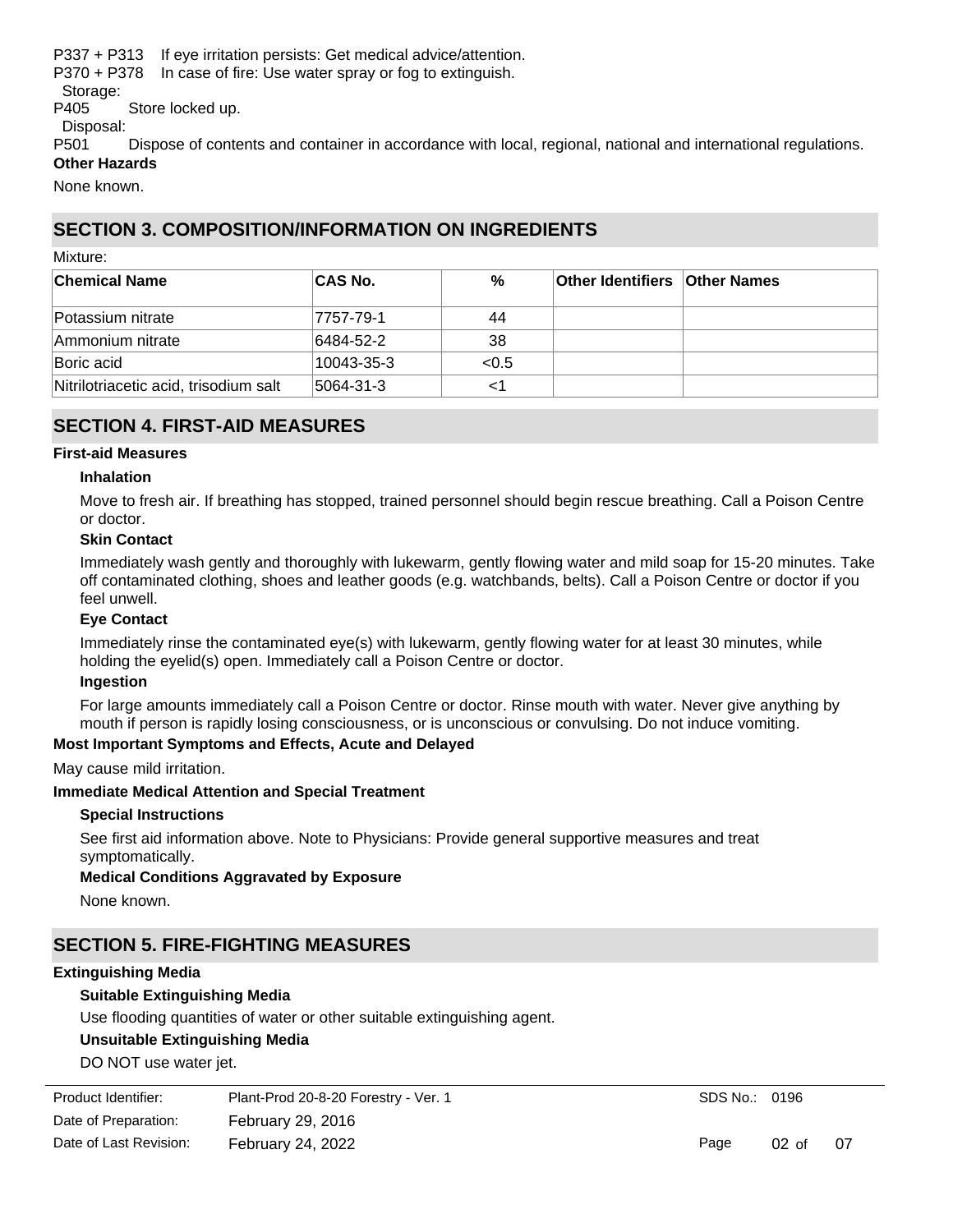#### **Specific Hazards Arising from the Product**

Mild oxidizer. May intensify fire.

Corrosive, flammable ammonia; corrosive, oxidizing nitrogen oxides; corrosive sulfur oxides; corrosive phosphorous oxides; very toxic carbon monoxide, carbon dioxide; magnesium oxides; potassium oxides.

#### **Special Protective Equipment and Precautions for Fire-fighters**

Wear SCBA and full protective clothing. Oxidizer. Prevent contact with flammable and combustible materials. Fire-fighters may enter the area if positive pressure SCBA and full Bunker Gear is worn.

### **SECTION 6. ACCIDENTAL RELEASE MEASURES**

#### **Personal Precautions, Protective Equipment, and Emergency Procedures**

Use the personal protective equipment recommended in Section 8 of this safety data sheet. Remove or isolate incompatible materials as well as other hazardous materials. Eliminate all ignition sources. Use grounded, explosion-proof equipment.

#### **Environmental Precautions**

Do not allow into any sewer, on the ground or into any waterway.

#### **Methods and Materials for Containment and Cleaning Up**

Contain the spill. Avoid contact with combustibles, organics and ignition sources. Sweep up spilled material and use or dispose of in approved manner.

### **SECTION 7. HANDLING AND STORAGE**

#### **Precautions for Safe Handling**

Avoid repeated or prolonged skin contact. Do not get in eyes. Only use where there is adequate ventilation.

#### **Conditions for Safe Storage**

Store in an area that is: cool, dry, well-ventilated. Keep out of reach of children. Store in a closed container. Keep separate from acids, alkalis, reducing agents and combustibles.

### **SECTION 8. EXPOSURE CONTROLS/PERSONAL PROTECTION**

#### **Control Parameters**

|                                       |                     | <b>ACGIH TLV®</b>  |                   | <b>OSHA PEL</b> |          | <b>AIHA WEEL</b> |  |
|---------------------------------------|---------------------|--------------------|-------------------|-----------------|----------|------------------|--|
| <b>Chemical Name</b>                  | <b>TWA</b>          | <b>STEL</b>        | <b>TWA</b>        | <b>Ceiling</b>  | 8-hr TWA | <b>TWA</b>       |  |
| Potassium nitrate                     | $5 \text{ mg/m}$ 3  |                    |                   |                 |          |                  |  |
| Ammonium nitrate                      | $10 \text{ mg/m}$ 3 |                    | $15 \text{ mg/m}$ |                 |          |                  |  |
| Nitrilotriacetic acid, trisodium salt |                     |                    | $15 \text{ mg/m}$ |                 |          |                  |  |
| Boric acid                            | $2 \text{ mg/m}$ 3  | $6 \text{ mg/m}$ 3 |                   |                 |          |                  |  |

#### **Appropriate Engineering Controls**

General ventilation is usually adequate. Use local exhaust ventilation and enclosure, if necessary, to control amount in the air. Provide eyewash and safety shower if contact or splash hazard exists.

#### **Individual Protection Measures**

#### **Eye/Face Protection**

Wear chemical safety goggles.

#### **Skin Protection**

Wear chemical protective clothing e.g. gloves, aprons, boots.

#### **Respiratory Protection**

Use an appropriate NIOSH approved particulate respirator. Monitor dust levels within working area and ensure adequate ventilation.

### **SECTION 9. PHYSICAL AND CHEMICAL PROPERTIES**

**Basic Physical and Chemical Properties** Date of Preparation: February 29, 2016 Product Identifier: Plant-Prod 20-8-20 Forestry - Ver. 1 Date of Last Revision: February 24, 2022

SDS No.: 0196

Page 03 of 07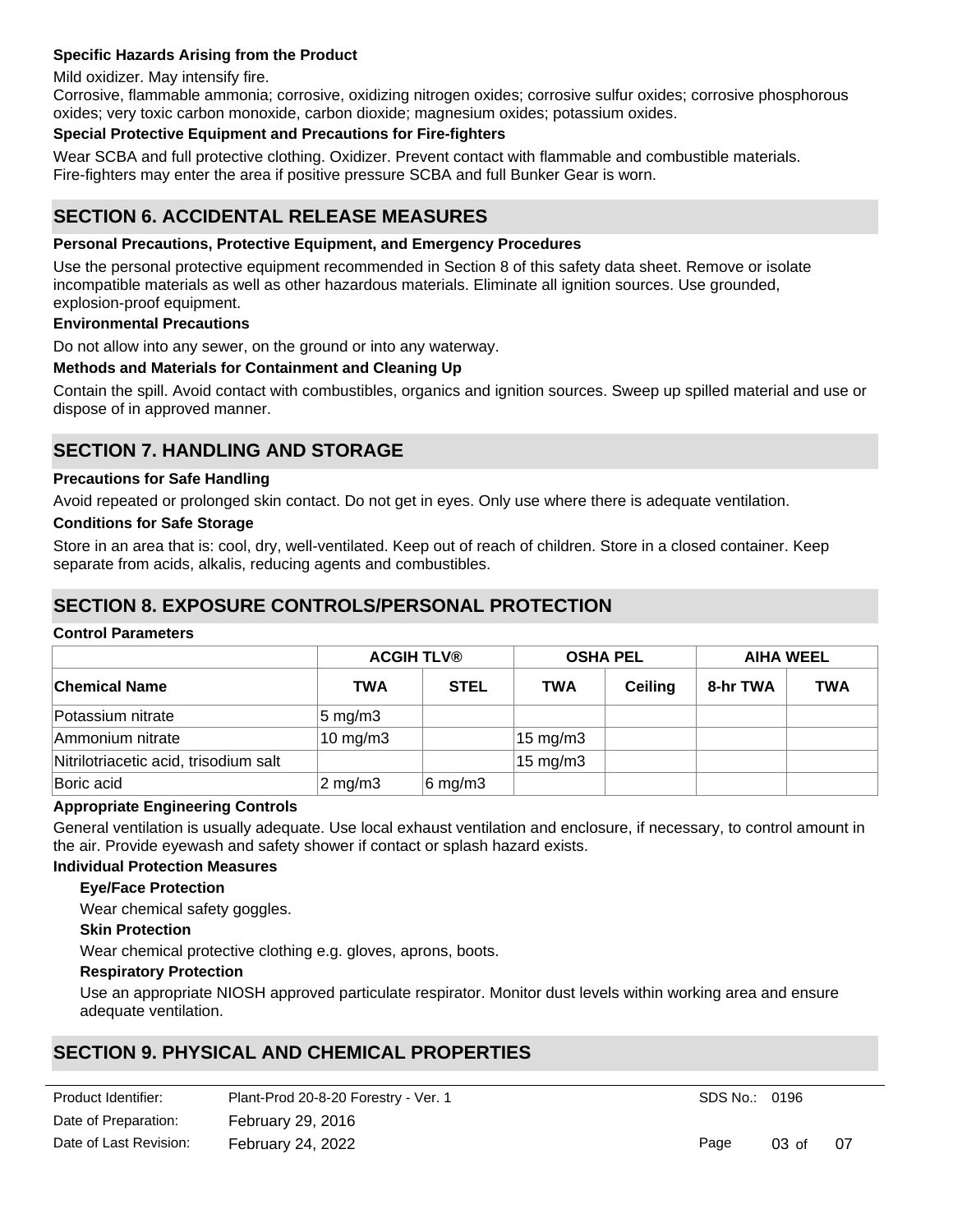### **Basic Physical and Chemical Properties**

| Appearance                                                   | Blue coarse powder. Particle Size: Not available   |
|--------------------------------------------------------------|----------------------------------------------------|
| <b>Odour</b>                                                 | Slight ammonia odour                               |
| <b>Odour Threshold</b>                                       | Not applicable                                     |
| рH                                                           | 4.5 (10 saturated solution)                        |
| <b>Melting Point/Freezing Point</b>                          | Not available (melting); Not available (freezing)  |
| <b>Initial Boiling Point/Range</b>                           | Not applicable                                     |
| <b>Flash Point</b>                                           | Not applicable                                     |
| <b>Evaporation Rate</b>                                      | Not available                                      |
| Flammability (solid, gas)                                    | Will not burn.                                     |
| <b>Upper/Lower Flammability or</b><br><b>Explosive Limit</b> | Not available (upper); Not available (lower)       |
| <b>Vapour Pressure</b>                                       | Not available                                      |
| Vapour Density (air = 1)                                     | Not available                                      |
| <b>Relative Density (water = 1)</b>                          | Not available                                      |
| <b>Solubility</b>                                            | Not available in water                             |
| <b>Partition Coefficient,</b><br>n-Octanol/Water (Log Kow)   | Not available                                      |
| <b>Auto-ignition Temperature</b>                             | Not available                                      |
| <b>Decomposition Temperature</b>                             | Not available                                      |
| <b>Viscosity</b>                                             | Not available (kinematic); Not available (dynamic) |
| <b>Other Information</b>                                     |                                                    |
| <b>Physical State</b>                                        | Solid                                              |
| <b>Molecular Formula</b>                                     | Not applicable                                     |
| <b>Molecular Weight</b>                                      | Not available                                      |
| <b>Bulk Density</b>                                          | 1.4 $kg/L$                                         |
|                                                              |                                                    |

# **SECTION 10. STABILITY AND REACTIVITY**

#### **Reactivity**

Not reactive under normal conditions of use. May intensify fire.

#### **Chemical Stability**

Normally stable.

#### **Possibility of Hazardous Reactions**

None expected under normal conditions of storage and use.

#### **Conditions to Avoid**

Heat. Water, moisture or humidity. Open flames, sparks, static discharge, heat and other ignition sources.

#### **Incompatible Materials**

Acids, corrosives, fuels, oxidizers, combustibles.

#### **Hazardous Decomposition Products**

Corrosive, flammable ammonia; very toxic carbon monoxide, carbon dioxide; corrosive, oxidizing nitrogen oxides; corrosive phosphorous oxides; corrosive sulfur oxides; magnesium oxides; potassium oxides.

# **SECTION 11. TOXICOLOGICAL INFORMATION**

#### **Likely Routes of Exposure**

Inhalation; skin contact; eye contact; ingestion.

### **Acute Toxicity**

| Product Identifier:    | Plant-Prod 20-8-20 Forestry - Ver. 1 |
|------------------------|--------------------------------------|
| Date of Preparation:   | February 29, 2016                    |
| Date of Last Revision: | February 24, 2022                    |

SDS No.: 0196

Page 04 of 07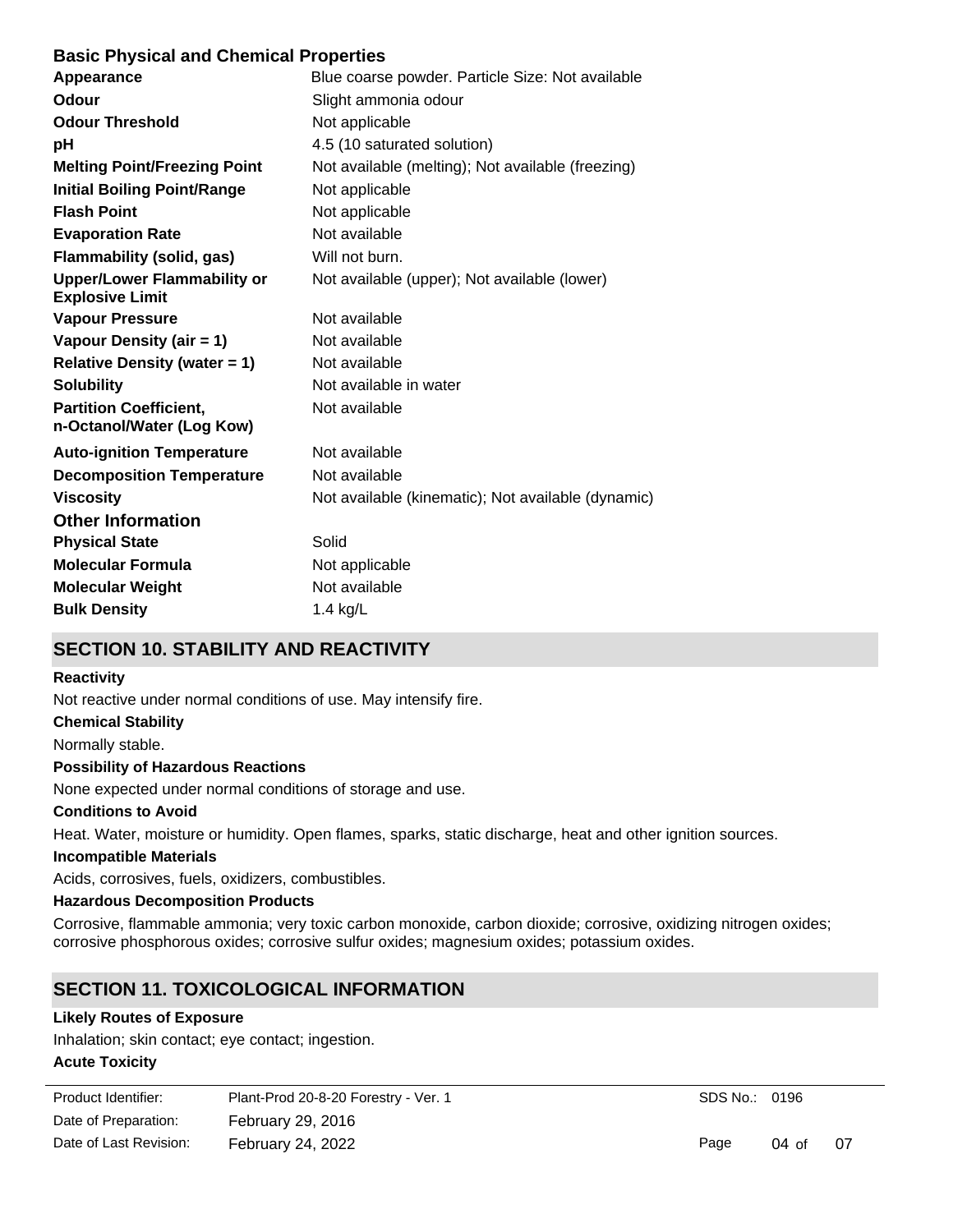| <b>Chemical Name</b>                     | <b>LC50</b>         | LD50 (oral)         | LD50 (dermal)        |
|------------------------------------------|---------------------|---------------------|----------------------|
| Potassium nitrate                        |                     | $>2000$ mg/kg (rat) | >5000 mg/kg (rat)    |
| Ammonium nitrate                         | $> 88.8$ mg/L (rat) | 2800 mg/kg (rat)    | $>$ 5000 mg/kg (rat) |
| Nitrilotriacetic acid, trisodium<br>salt |                     | 1740 mg/kg (rat)    |                      |
| Boric acid                               |                     | 2660 mg/kg          |                      |

#### **Skin Corrosion/Irritation**

Irritation could occur with prolonged exposure to dry fertilizer or fertilizer solution.

#### **Serious Eye Damage/Irritation**

Irritation or burn could occur if fertilizer solution is splashed in eyes or dry product contacted.

#### **STOT (Specific Target Organ Toxicity) - Single Exposure**

#### **Inhalation**

Very low vapour activity. If heated could release ammonia gas. May cause nose and throat irritation, lung injury.

#### **Skin Absorption**

Not absorbed through skin.

#### **Ingestion**

If large amounts are swallowed symptoms may include nausea, vomiting, stomach cramps and diarrhea.

### **Aspiration Hazard**

No information was located.

#### **STOT (Specific Target Organ Toxicity) - Repeated Exposure**

No information was located.

#### **Respiratory and/or Skin Sensitization**

Mild skin sensitizer.

#### **Carcinogenicity**

| <b>Chemical Name</b>                              | <b>IARC</b> | <b>ACGIH®</b> | <b>NTP</b> | <b>OSHA</b> |
|---------------------------------------------------|-------------|---------------|------------|-------------|
| Nitrilotriacetic acid, trisodium Group 2B<br>salt |             | Not Listed    |            | Not Listed  |
| Boric acid                                        |             | A4            |            |             |

Nitrilotriacetic Acid (NTA) and its salts were determined to be "possibly carcinogenic to humans by IARC, a compound which "may reasonably be anticipated to be a carcinogen" by NTP and a "select carcinogen" by OSHA.

### **Reproductive Toxicity**

#### **Development of Offspring**

Boric acid may cause birth defects, based on animal data.

## **Sexual Function and Fertility**

Boric acid may impair male fertility, based on animal data.

#### **Effects on or via Lactation**

No information was located.

#### **Germ Cell Mutagenicity**

No information was located.

#### **Interactive Effects**

No information was located.

### **SECTION 12. ECOLOGICAL INFORMATION**

#### **Ecotoxicity**

Date of Preparation: February 29, 2016 Product Identifier: Plant-Prod 20-8-20 Forestry - Ver. 1 Date of Last Revision: February 24, 2022

SDS No.: 0196

Page 05 of 07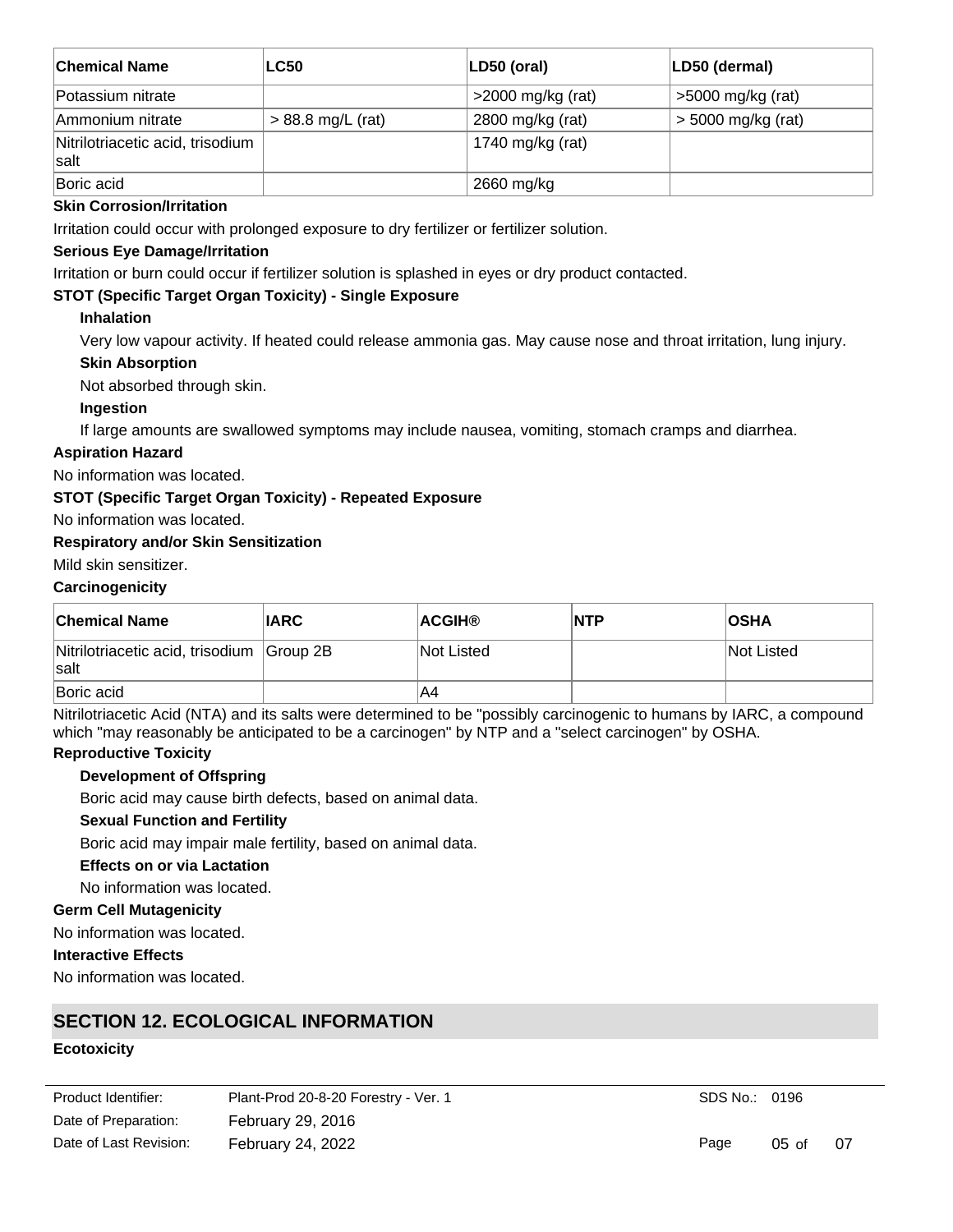#### **Acute Aquatic Toxicity**

| <b>Chemical Name</b> | <b>LC50 Fish</b>                                                   | <b>IEC50 Crustacea</b>                                                       | <b>ErC50 Aquatic</b><br><b>Plants</b> | ErC50 Algae |
|----------------------|--------------------------------------------------------------------|------------------------------------------------------------------------------|---------------------------------------|-------------|
| Potassium nitrate    |                                                                    | 1378 mg/L (96-hour) 490 mg/L (Daphnia<br>magna (water flea);<br>24-hour)     |                                       |             |
| Ammonium nitrate     | 6000 mg/L<br>(Oncorhynchus<br>mykiss (rainbow<br>trout); 96-hour)  | 555 mg/L (Daphnia<br>magna (water flea);<br>24-hour; fresh water;<br>static) |                                       |             |
| Boric acid           | 11100 mg/L<br>(Oncorhynchus<br>mykiss (rainbow<br>trout); 96-hour) |                                                                              |                                       |             |

#### **Chronic Aquatic Toxicity**

| <b>Chemical Name</b> | <b>NOEC Fish</b> | EC50 Fish | <b>INOEC Crustacea</b> | <b>IEC50 Crustacea</b>                                                        |
|----------------------|------------------|-----------|------------------------|-------------------------------------------------------------------------------|
| ∣Potassium nitrate∶  |                  |           |                        | <sup>∖</sup> 900 mg/L (Daphnia<br>magna (water flea);<br>$ 4.2 \text{ days} $ |

#### **Persistence and Degradability**

No information was located.

#### **Bioaccumulative Potential**

No information was located.

#### **Mobility in Soil**

No information was located.

### **Other Adverse Effects**

There is no information available.

# **SECTION 13. DISPOSAL CONSIDERATIONS**

#### **Disposal Methods**

Contact local environmental authorities for approved disposal or recycling methods in your jurisdiction.

### **SECTION 14. TRANSPORT INFORMATION**

| Regulation     | UN No. | <b>Proper Shipping Name</b>  | <b>Transport Hazard</b><br>Class(es) | <b>Packing</b><br>Group |
|----------------|--------|------------------------------|--------------------------------------|-------------------------|
| ∣Canadian TDG  | 2071   | AMMONIUM NITRATE FERTILIZERS | 9                                    | Ш                       |
| <b>IUS DOT</b> | 2071   | AMMONIUM NITRATE FERTILIZERS | g                                    | Ш                       |

**Special Precautions** Not applicable

**Transport in Bulk According to Annex II of MARPOL 73/78 and the IBC Code** Not applicable

# **SECTION 15. REGULATORY INFORMATION**

#### **Safety, Health and Environmental Regulations**

### **Canada**

### **Domestic Substances List (DSL) / Non-Domestic Substances List (NDSL)**

All ingredients are listed on the DSL.

| Plant-Prod 20-8-20 Forestry - Ver. 1 |
|--------------------------------------|
| <b>February 29, 2016</b>             |
| February 24, 2022                    |
|                                      |

SDS No.: 0196

Page 06 of 07